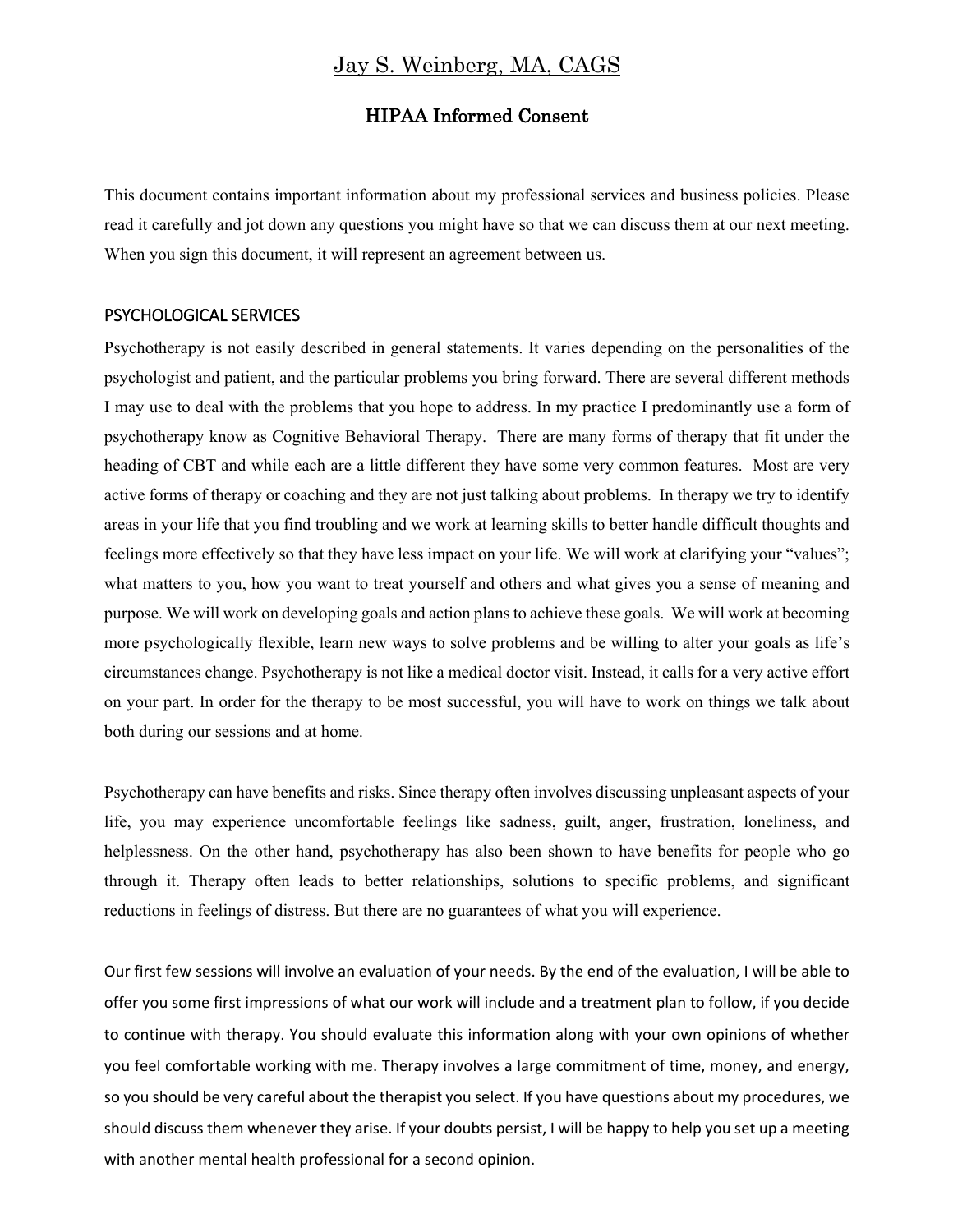### **MEETINGS**

If we decide to move forward in our work together, I will usually schedule one or two 50-minute sessions per week at a time we agree on. It could happen that some sessions may be longer or more frequent. Once an appointment is scheduled, you will be expected to pay for it unless you provide 24 hours advance notice of cancellation [unless we both agree that you were unable to attend due to circumstances beyond your control]. If it is possible, I will try to find another time to reschedule the appointment.

### PROFESSIONAL FEES

My fee is \$150 per 50 minute session and \$175 for intake sessions. In addition to weekly appointments, I charge this amount for other professional services you may need, though I will break down the hourly cost if I work for periods of less than one hour. Other services include report writing, telephone conversations lasting longer than 10 minutes, attendance at meetings with other professionals you have authorized, preparation of records or treatment summaries, and the time spent performing any other service you may request of me. If you become involved in legal proceedings that require my participation, you will be expected to pay for my professional time even if I am called to testify by another party.

## BILLING AND PAYMENTS

All clients of Jay S. Weinberg are expected to pay for therapy services at the time services are rendered, or unless otherwise arranged. At this time, Jay S. Weinberg, does not bill insurance companies directly. There may be a few exceptions so please confer with your therapist regarding this matter. Jay S. Weinberg will provide you with timely paid invoices so that you might submit them for reimbursement from your insurance company. My cancellation policy is 24 hour notice. Cancellations made less than 24 hours will incur a full charge for the missed session. Please refer to the Notice of Billing form for current or agreed upon fees. After 30 days, any unpaid balances will be charged a 1.5% interest per month (18% APR). In the event where an account is overdue and turned over to a collection agency, the client or responsible party will be held responsible for any collection fee charged to Jay S. Weinberg to collect the debt owed. I have received a copy of my fee schedule as indicated on the billing form provided to me at the first appointment.

Signature(s) Date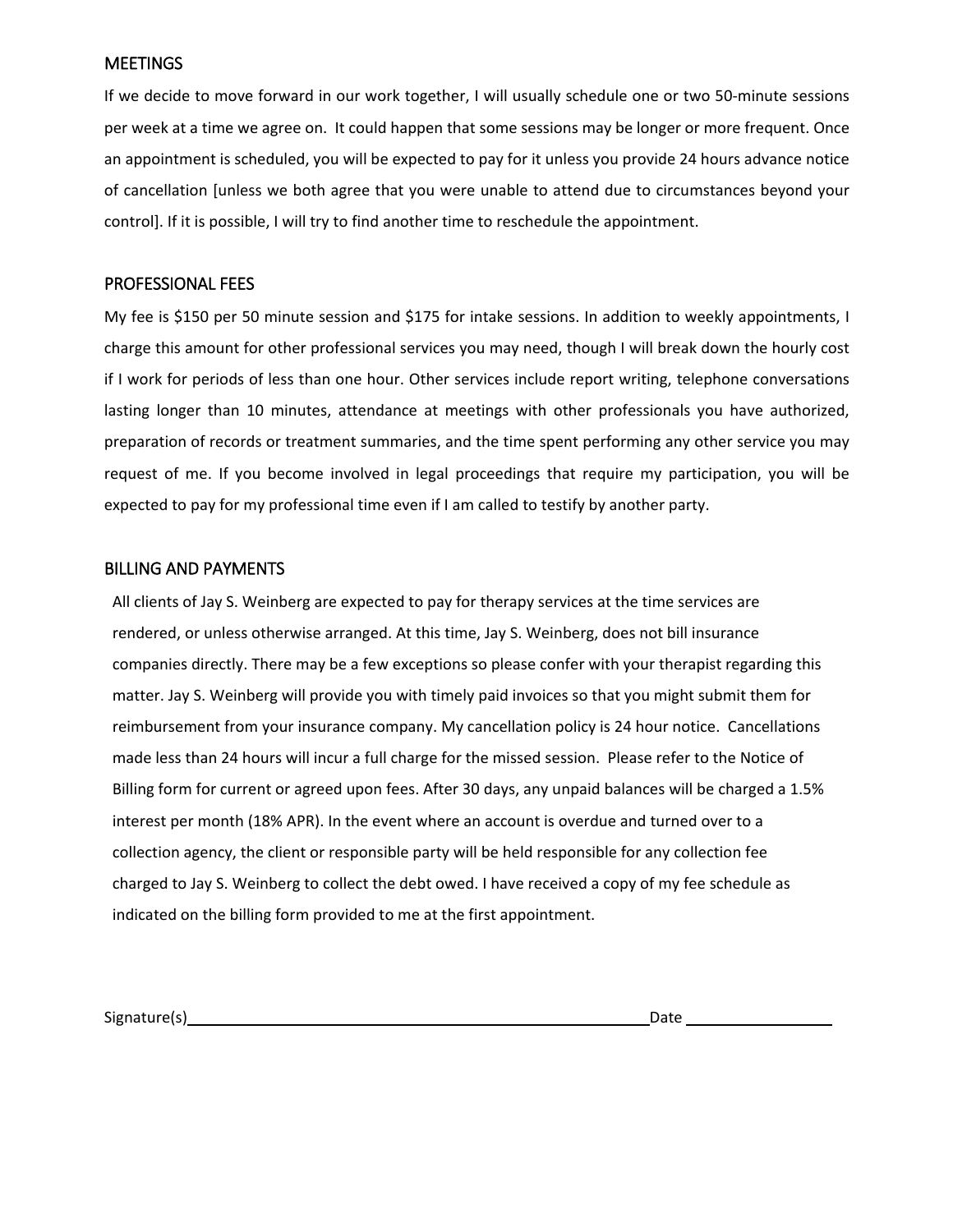### CONTACTING ME

I am often not immediately available by telephone. I probably will not answer the phone when I am with a patient**.** When I am unavailable, my telephone is answered by my voice mail that I monitor frequently. I will make every effort to return your call on the same day you make it, with the exception of weekends and holidays. If you are difficult to reach, please inform me of some times when you will be available. If you are unable to reach me and feel that you can't wait for me to return your call, contact your family physician or the nearest emergency room and ask for the psychologist [psychiatrist] on call. If I will be unavailable for an extended time, I will provide you with the name of a colleague to contact, if necessary.

#### PROFESSIONAL RECORDS

The laws and standards of my profession require that I keep treatment records. You are entitled to receive a copy of your records, or I can prepare a summary for you instead. Because these are professional records, they can be misinterpreted and/or upsetting to untrained readers. If you wish to see your records, I recommend that you review them in my presence so that we can discuss the contents. [I am sometimes willing to conduct a review meeting without charge.] Patients will be charged an appropriate fee for any professional time spent in responding to information requests.

#### **MINORS**

If you are under eighteen years of age, please be aware that the law may provide your parents the right to examine your treatment records. It is my policy to request an agreement from parents that they agree to give up access to your records. If they agree, I will provide them only with general information about our work together, unless I feel there is a high risk that you will seriously harm yourself or someone else. In this case, I will notify them of my concern. I will also provide them with a summary of your treatment when it is complete. Before giving them any information, I will discuss the matter with you, if possible, and do my best to handle any objections you may have with what I am prepared to discuss. [At the end of your treatment, I will prepare a summary of our work together for your parents, and we will discuss it before I send it to them.]